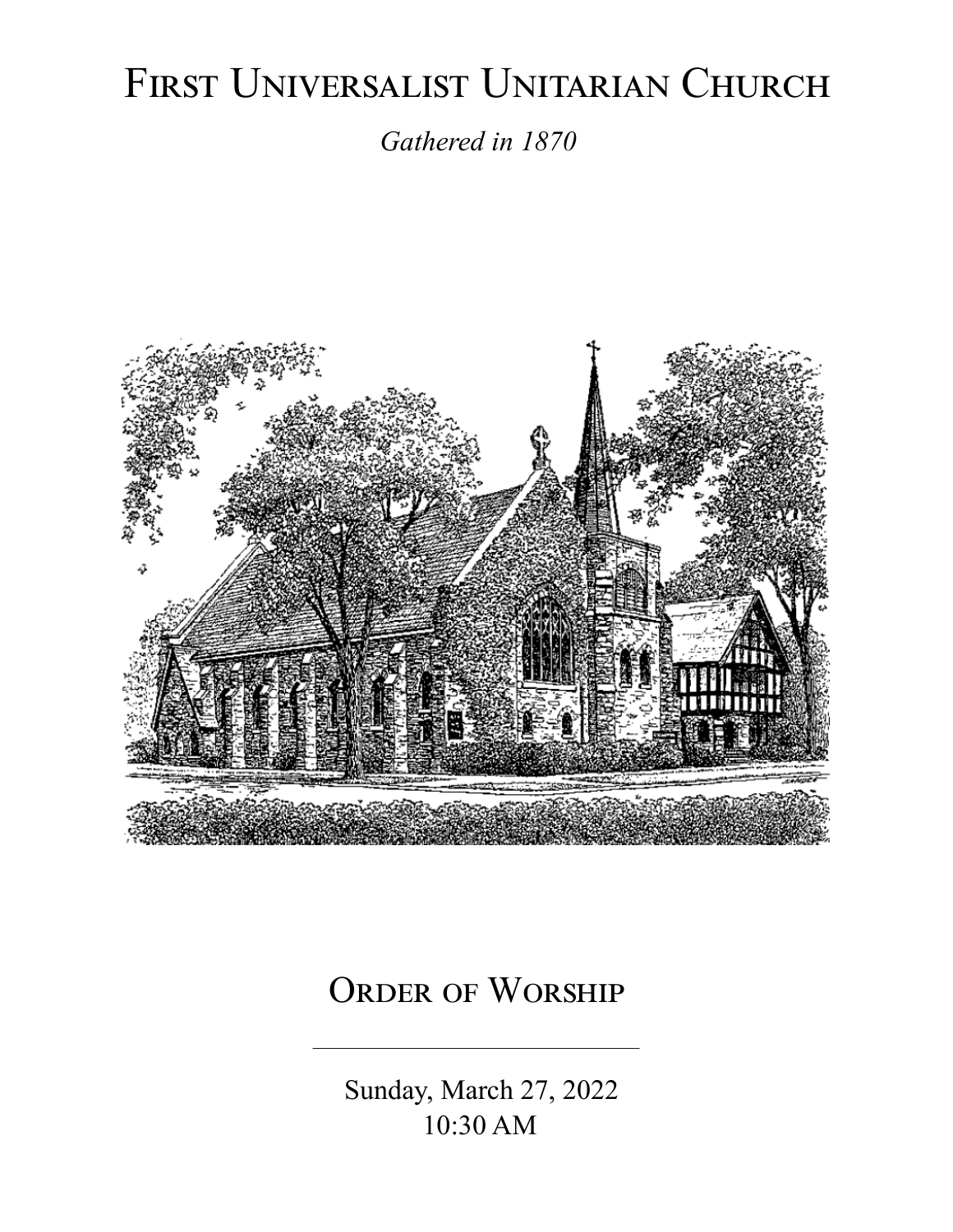# Order of Worship

#### **BELLCHIME**

#### **PRELUDE**

"Allegro, Suite 7" *Georg Friederich Handel*

#### WELCOME AND ANNOUNCEMENTS

#### Lighting of the Chalice

**We light this chalice for the light of truth, the warmth of love, and the fire of commitment. We light this symbol of our faith as we gather together.**

\*Opening Hymn No. 6

"Just as Long as I Have Breath"

\*Affirmation

**Love is the doctrine of this church: The quest of truth is its sacrament, And service is its prayer. To dwell together in peace, To seek knowledge in freedom, To serve human need, To the end that all souls shall grow into harmony with the Divine— Thus do we covenant with each other.**

\*Doxology

**From all that dwell below the skies Let songs of hope and faith arise; Let peace, good will on earth be sung Through every land, by every tongue.**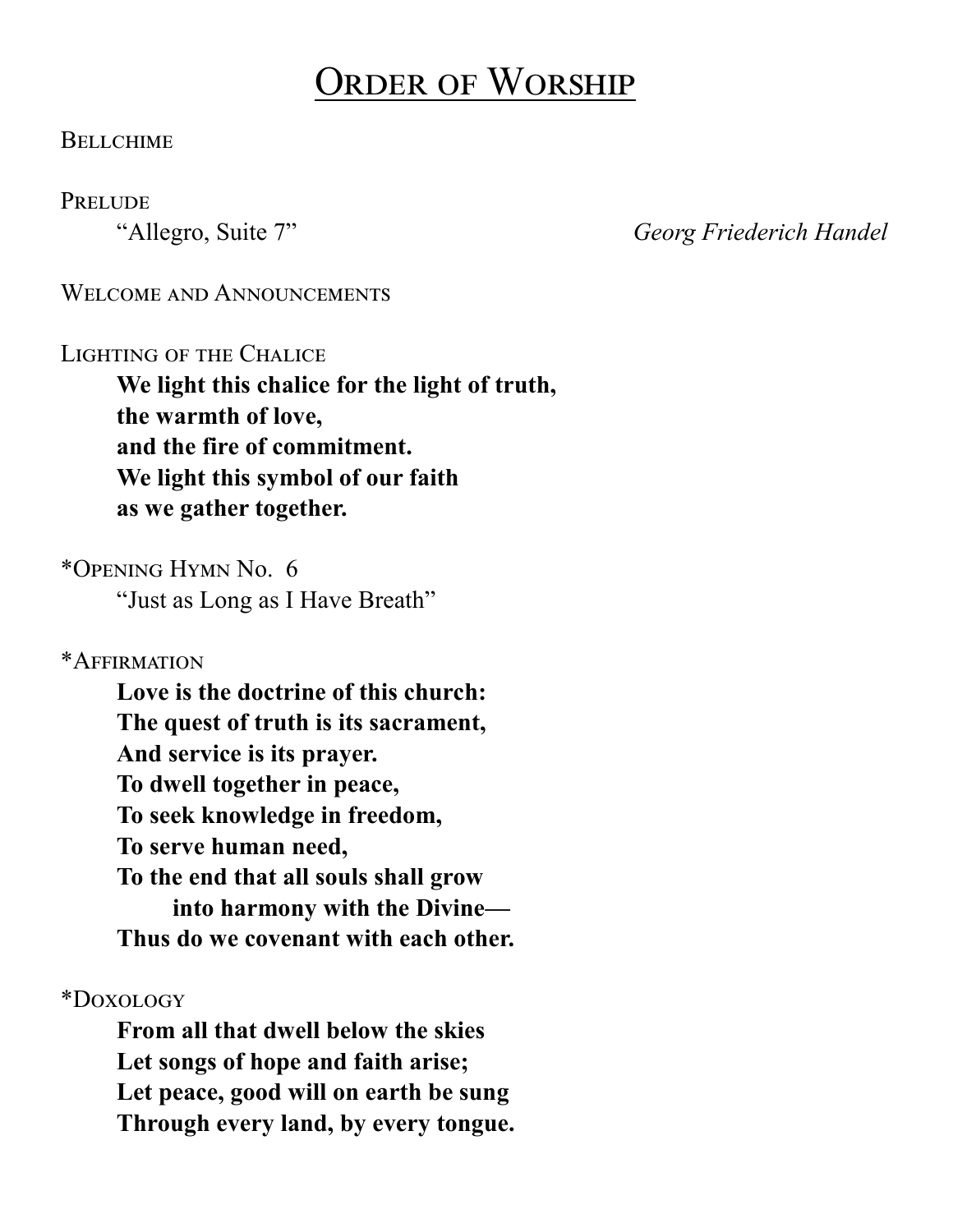#### Story for All Ages

"Clearing Out the Clutter"

**BENEDICTION** 

PostLUDE<br>
"Polonaise"

Closing Hymn *(located in program notes)* "Let There be Peace on Earth"

| <b>CHILDREN'S SONG</b>                                                     | Juliana Nord            |
|----------------------------------------------------------------------------|-------------------------|
| May peace surround you,                                                    |                         |
| May love surround you,                                                     |                         |
| As you go, as you go,                                                      |                         |
| As you go on your way. (Repeat)                                            |                         |
| <b>OFFERTORY</b>                                                           |                         |
| "Allegro, Fantasia 4"                                                      | Georg Philipp Telemann  |
| <b>PRAYER AND SILENT MEDITATION</b>                                        |                         |
| PRAYER HYMN No. 123 (sung by the congregation, seated)<br>"Spirit of Life" |                         |
| <b>READING</b>                                                             |                         |
| "Pray for Peace"                                                           | Ellen Bass              |
| <b>MUSIC MEDITATION</b>                                                    |                         |
| "Be Thou My Vision"                                                        | trad. Irish folk melody |
| <b>SERMON</b>                                                              |                         |

 $Wolfgang$  *Amadeus Mozart*